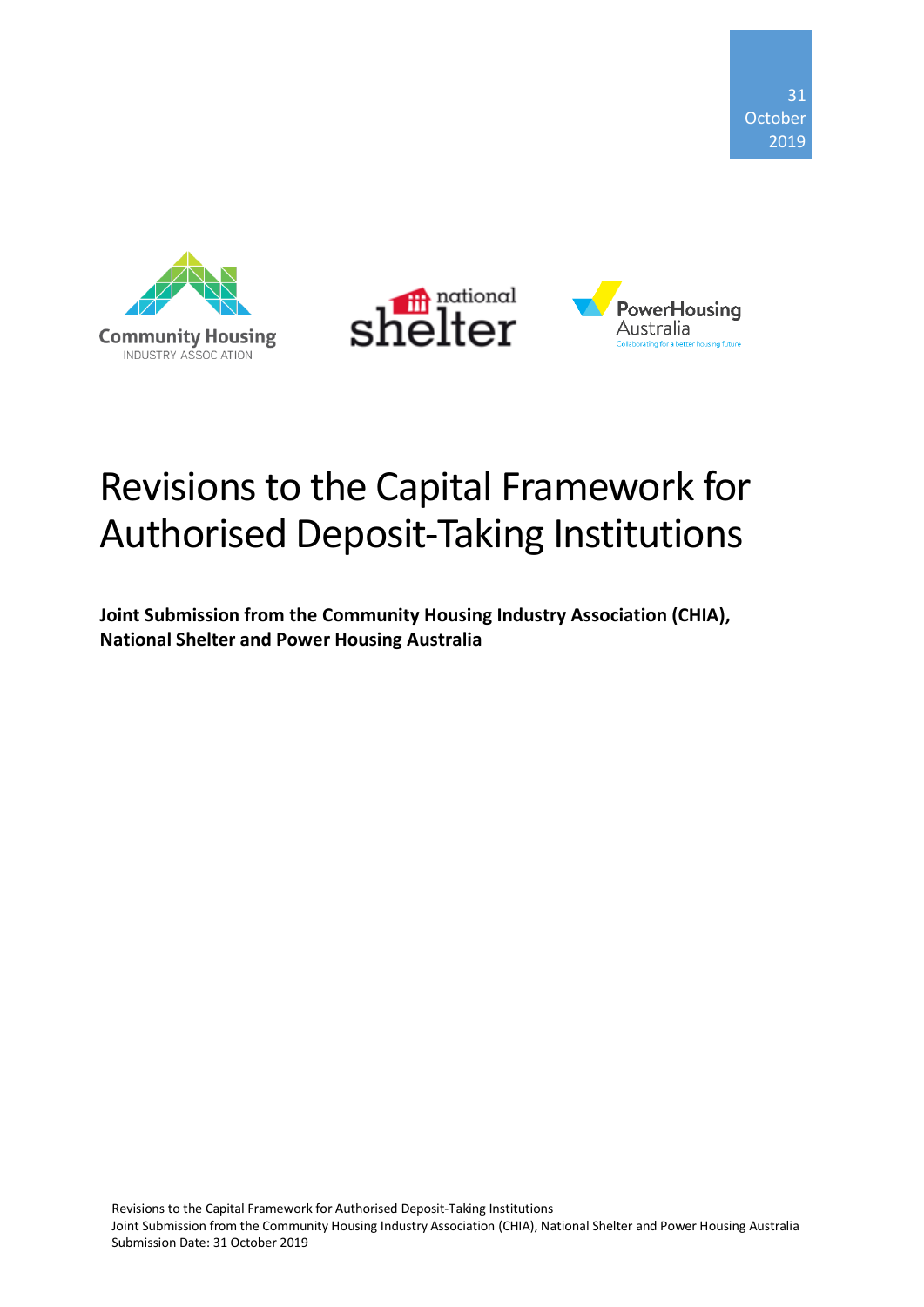## **Revision to the Capital Framework for Authorised Deposit Taking Institutions**

**A submission from the Not for Profit Registered Housing Industry**

#### **Summary**

The Not-For-Profit (NFP) registered community housing sector has an important role to play within Australian society and the economy, addressing housing industry market failure and meeting public policy outcomes.

The availability, price and terms of capital investment are critical to the NFP sector being able to deliver new homes.

The sector sits within a dedicated risk-based "Regulatory System" and brings together public, community and private resources to achieve its mission.

This submission addresses the sector's concern that APRA's current directions, in terms of its response to the Basel 111 proposals, will have a negative impact on the sector and its mission and that APRA's proposals to place the NFP sector within the "other residential mortgages" does not reflect a rational approach to the low risk and higher regulation NFP business environment and business model.

In looking to place the NFP sector within the more volatile and largely unregulated "investment" property settings, APRA will be effectively ignoring the "National Regulatory System" and the "ACNC" as regulators of risk. Its approach will be working against the Policy outcomes sought by the Commonwealth and State Governments.

In addition, APRA will be attributing volatile property investment characteristics to a long term stablemission driven- community infrastructure portfolio.

The sector is seeking recognition from APRA that acknowledges it is a regulated sector driven by long term community outcomes and that the scale of financing that is required by the sector in the future is increasing.

In addition, the arrangements need to support the increased volume of business that enables financial institutions to properly invest in the specialist knowledge and systems that underpin the sectors future growth. This in turn builds and maintains capability and ensures better project assessment and lower risk exposure. The last thing anyone wants is a de-skilled finance sector in this essential part of the market.

Finally the NFP sector is diversifying its products and services to respond to customer need. Over the last few years we have seen an increase in Shared Equity Home Ownership, Disability Housing and other market innovations to meet diverse need and lending should assist ongoing innovation which caters for significant housing supply gaps in this space.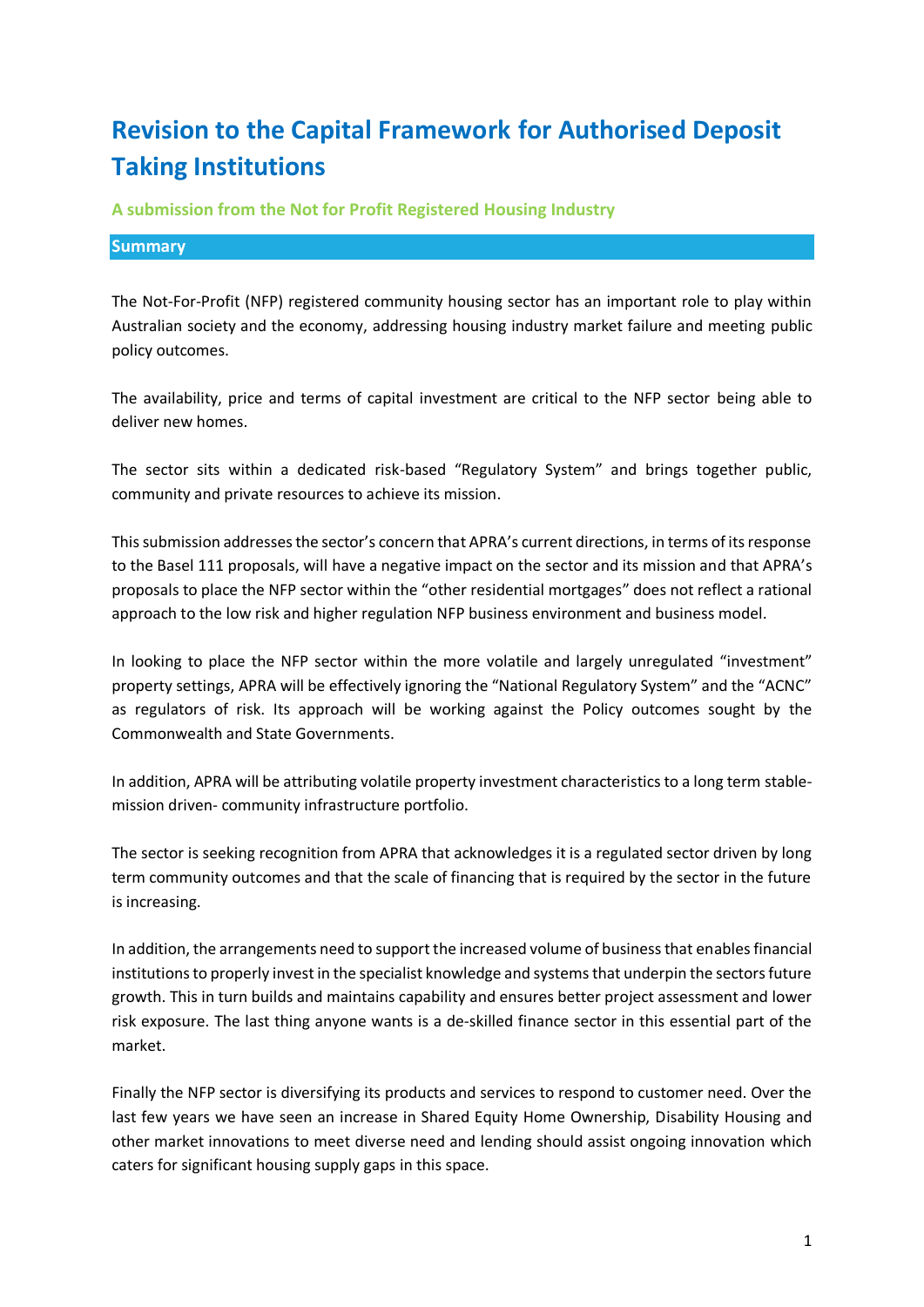The outcomes we are seeking are:

- 1. There should be no negative impact on the NFP residential sector from the arrangement APRA puts in place.
- 2. Either a NFP exemption (If APRA does adopt 'Materially Dependent' under BASEL 111) or an APRA classification should be determined that has the effect of placing NFP residential housing into the "Standard" residential mortgage categorisation for risk-weights. (Alongside the owner-occupiers P&I category)
- 3. The sector is seeking diversification and competitiveness within the finance sector and is seeking recognition of the role other medium scaled institutions can play alongside the built-in flexibility for the big five institutions.

We look forward to further dialogue with APRA to address our concerns.

#### **About the Organisations Making the Submission**

This submission is made jointly by three national representative organisations, all of which share a commitment to the provision of housing that is affordable to households on very low to moderate incomes.

**The Community Housing Industry Association (CHIA)** is the industry peak for community housing providers across Australia. The industry provides one in five of Australia's social housing properties, complementing public housing. Community housing providers manage a \$30 billion-plus portfolio of more than 80,000 rental properties, which, are home to people who are on low and moderate incomes and who find it hard to access affordable or appropriate housing in the private market. Our 155 members include the largest to those with less than 100 homes. Our members provide a diverse range of housing for Aboriginal people, people with disabilities and the formerly homeless.

**National Shelter** is a non-government peak organisation that aims to improve housing access, affordability, appropriateness, safety and security for people on low incomes. Since 1976 it aims to work towards every Australian having access to housing that is affordable, adequate, secure and meets their needs.

**Powerhousing Australia** is a national peak network of 34 larger registered community housing providers who develop and manage social and affordable housing. PowerHousing Australia is the Australian member of the International Housing Partnership which brings together housing organisations across the UK, USA, Canada and Australia.

**About the Submission and its Preparation**

As noted at the outset, this submission is focused entirely on the potential consequences to the registered not for profit housing industry<sup>1</sup> from the proposals resulting from the current review of the capital framework for authorized deposit taking institutions.

 $1$  Throughout this submission we are concerned with NFP CHPs that operate within one of the three recognised regulatory systems (the National – NRSCH; the Victorian scheme and the WA system). Other non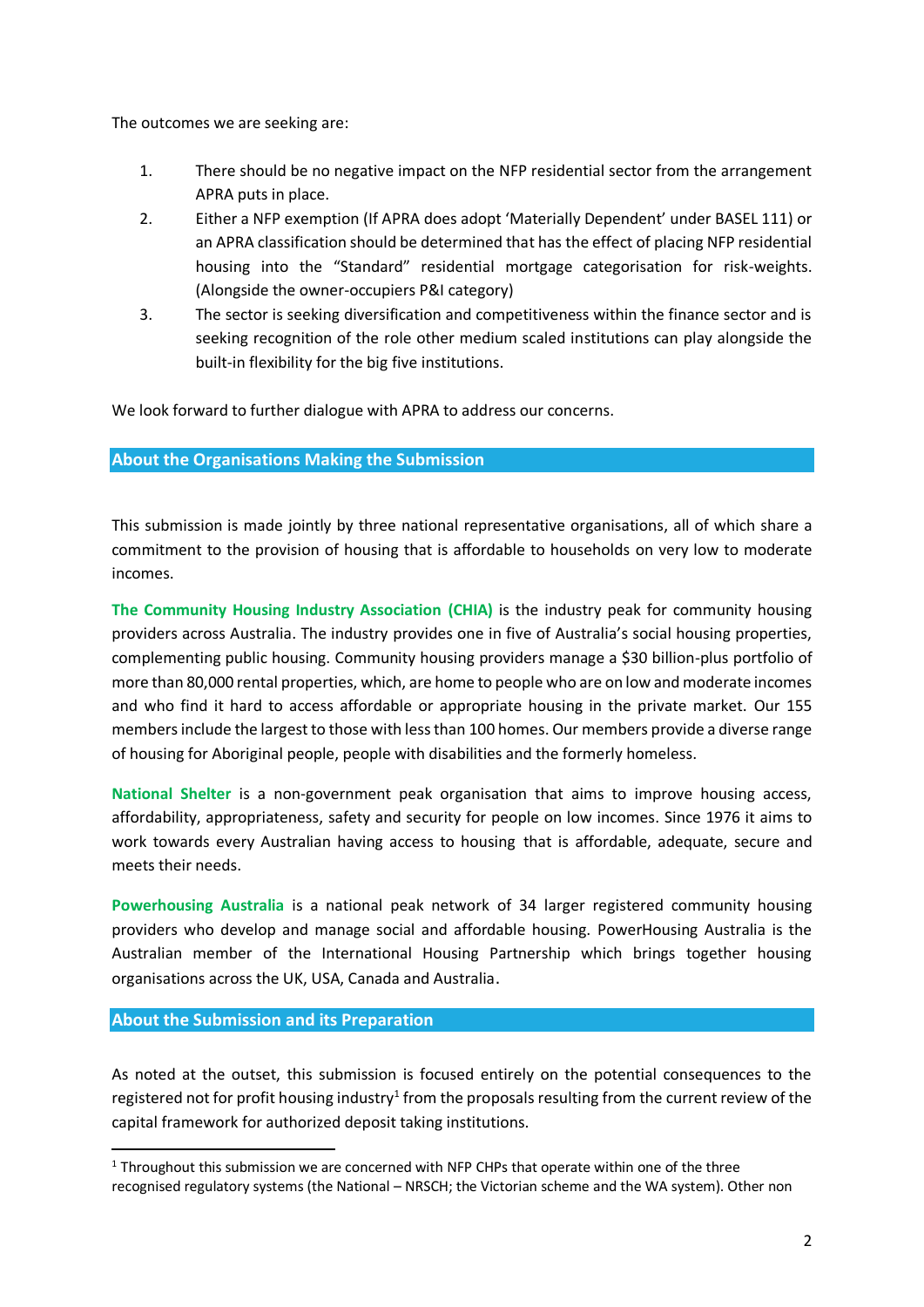Our response is informed by the discussion with APRA officials to clarify their rationale for the treatment of lending to registered not-for-profit housing organisations assynonymous with 'mum and dad' property investors rather than residential mortgage owners. Our understanding is that the standards being set by APRA reflect the Australian finance sector's higher exposure to residential mortgages and an intention to keep the framework simple and straightforward. Thus the argument goes, having a separate treatment for the not for profit housing industry risks overly complicating the framework.

APRA believes that the proposed treatment will have minimal impact on the not for profit housing industry and that the larger financial institutions will have the flexibility to continue funding the industry in the same way as they have done in the past. However, APRA acknowledged they were unfamiliar with our industry and the policy setting and regulatory framework within which it operates and had not formally considered the potential negative impact on our industry and the supply of affordable homes.

The submission has been kept concise and focuses on the nature of the not for profit housing industry, its policy settings and the regulatory environment in which it operates. Our aim is to demonstrate the rationale for recognising the industry as inherently low risk and thus appropriately treated separately from the investment property sector. The consequences of not doing this are also illustrated.

The response is an exercise in collaboration. Griffith University Business School have been instrumental in bringing together a body of research to underpin the submission. This is collated in the submission's appendix 2 and is a standalone document. BDO and the Australian Banking Association (ABA) have provided background information on the technicalities of the capital framework and advised on the submission content. SGCH, Evolve Housing and NAB have all had a significant input. SGCH have in particular provided outline modelling showing the potential impact of higher borrowing costs on the delivery of new affordable homes set out in Appendix 1. Mike Myers from the NAHC has provided invaluable assistance in providing resources to allow us to make this submission.

We also acknowledge the extension granted by APRA to allow us to put together this submission.

registered organisations may use the name CHP too. A number may be indigenous Community Housing Providers which in some jurisdictions operate within different frameworks.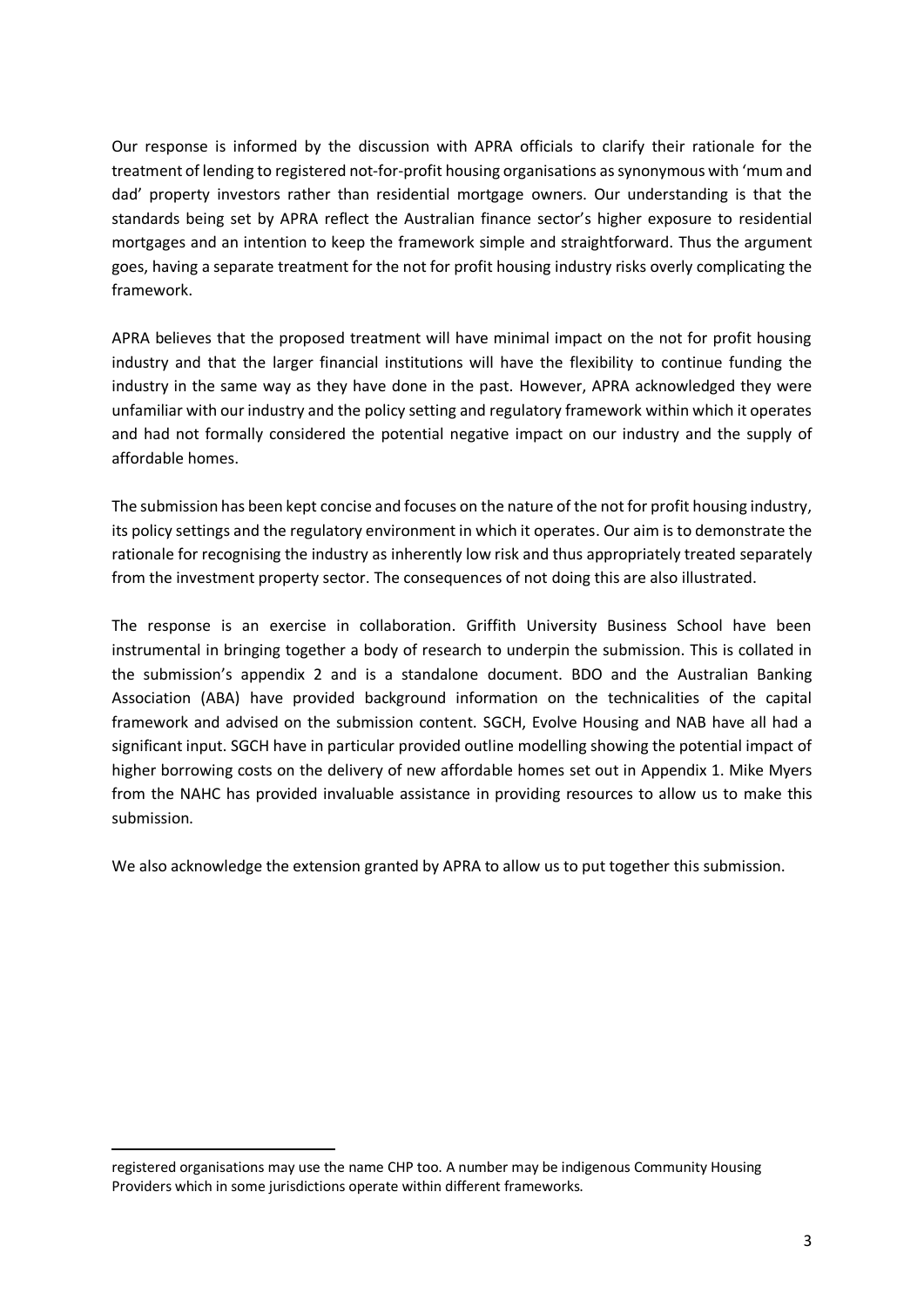## **The Registered Not-For-Profit Housing Sector in Australia – Well Managed and Regulated**

There are almost 400 Registered NFP community housing providers (CHPs) registered in one of three regulatory systems operating across Australia. Of these CHPs there are around 90 organisations registered as T1 or T2 in the National Regulatory System for Community Housing and WA or classified as Housing Associations in Victoria which own and / or manage the majority of community housing. All these 90 organisations have been assessed as having the capability to develop new homes, with many of the larger CHPs having already developed new social and affordable properties.

In total CHPs manage a \$30 billion-plus portfolio of more than 80,000 rental properties, which are home to people who are on low and moderate incomes who find it hard to access affordable or appropriate housing in the private market. Our sector now manages around 20% of the total social housing portfolio in Australia - 25% if Indigenous community housing providers are also included.

The Australian Housing and Urban Research Institute (AHURI) in its 2017 Inquiry<sup>2</sup> into the capacity of the affordable housing industry found in its report profiling the community housing sector that there is a 'strong cohort of commercially-oriented and independent NFP organisations with considerable capacity for further growth' whilst also pointing out that 'many small registered providers also have the potential for modest growth'.

In considering the NFP industry's operating context, it is noted that the sector is strongly connected to State Government social housing capabilities and resourcing and that the sector itself has access to sophisticated external advice, strong skill-based governance and wider networking and partnering arrangements.

#### services and increase the amount of housing they offer.

NFP CHPs have a range of competitive advantages, including: tax exemptions and the ability to take out loans against their assets.

CHPs reinvest their profits to improve

CHPs' charitable [status](https://cityfutures.be.unsw.edu.au/research/projects/how-can-australian-build-rent-product-contribute-urban-renewal-and-affordable-housing-supply/) means that they are more cost effective in delivering social and affordable housing.

CHPs are viable, ethically run businesses driven by strong missions and values.

CHPs are careful stewards of public assets with a commitment to transparency: they are accountable through robust regulation and contractual arrangements.

CHPs have proven capability in managing tenancies and properties, supporting people, and building strong communities.

## **NFP HOUSING PROVIDERS**

CHPs have demonstrated capacity to successfully deliver new homes. In NSW alone they will have by 2020 delivered 2700 properties at a value of \$1B including \$266 million of CHPs' own equity and \$432 million in debt finance. At least 23,000 homes have

been developed.

<sup>2</sup> <https://www.ahuri.edu.au/research/final-reports/278>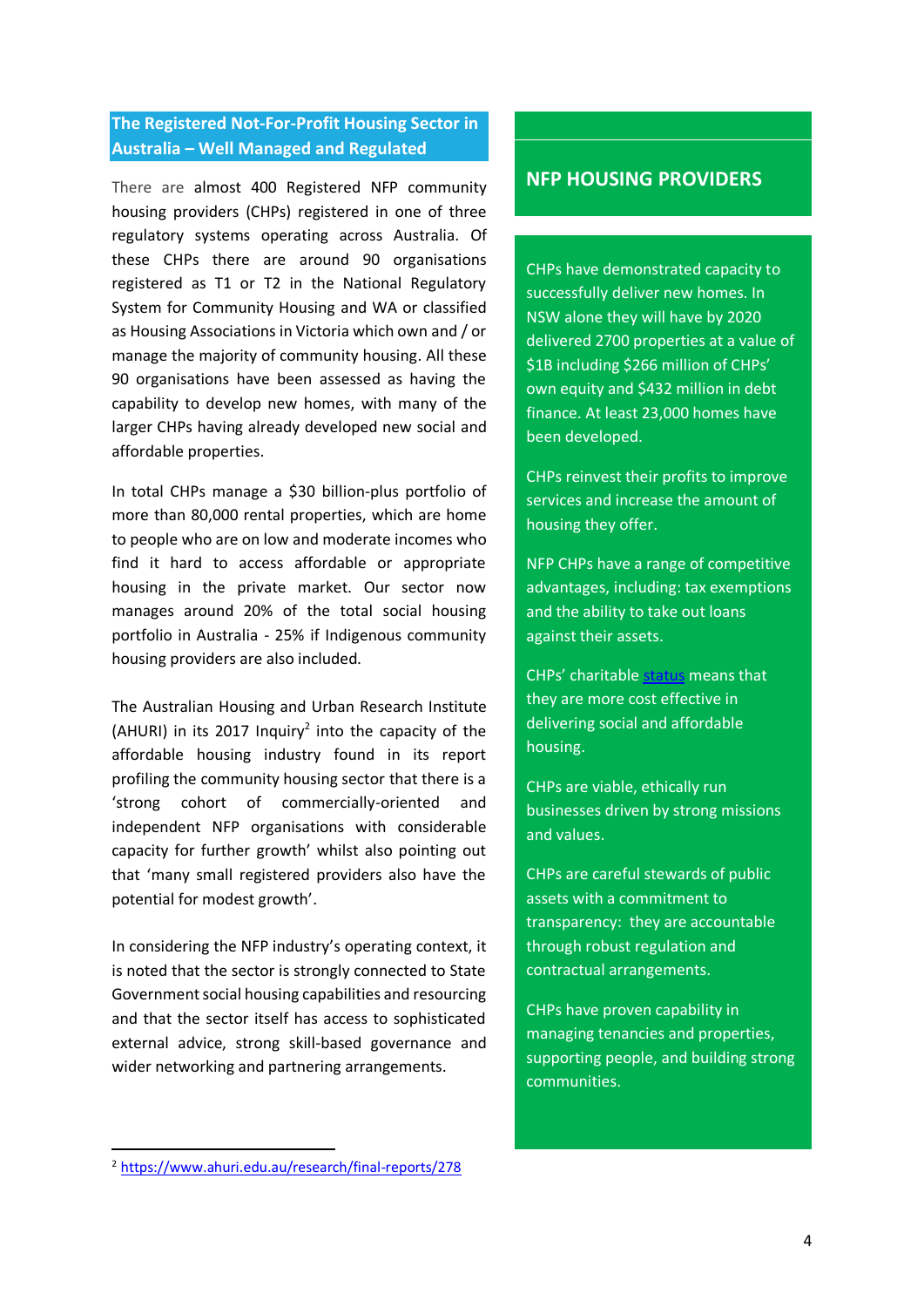In addition as noted above and explained further below registered CHPs operate in a regulatory environment that significantly reduces the risk of business failure through early intervention to manage and address issues and if necessary, a managed pathway to ensure that in extreme circumstances a business is wound up without loss to tenants and investors.

**The demand for Social and Affordable Housing – CHPs provide services and accommodation which are in very high demand - we don't face slumps…..**

The housing the sector manages is in short supply. Recent research by City Futures, UNSW 'Filling the Gap'<sup>3</sup> estimates there is a current shortfall of 437,600 homes affordable to households in the bottom income quintile and an additional 213,700 affordable to those in the second bottom income quintile. Factoring in the projected need to 2036 the researchers estimate in total that an additional 1.01M homes that are affordable to these two groups will be required.

There are also over 150,000 households on social housing wait lists. It is a feature of the households in need and the sectors response that in economically 'good times' or 'bad times' high unmet demand remains strong.

Infrastructure Australia in its 2019 Audit<sup>4</sup> reinforced the scale of the problem with Australian social housing identifying the funding shortfalls, the consequences in terms of the incidence of housing stress (11% of all Australian households were so defined in 2017) and the increase in homelessness between 2011 and 2016.

Infrastructure Australia also identified the potential for CHPs to be part of the solution. The community housing sector is growing, supporting governments to deliver high-quality services to social and affordable housing tenants. **Leveraging** further growth in the sector can increase innovation in social and affordable housing delivery and management, and improve the quality of housing services for tenants.

**While government funding for new supply is limited CHP revenue streams are high quality and the industry's growth is supported by state, territory and Federal governments**

The registered CHP sector operates within a relatively stable public policy framework.

Since the 1980's, increasing community housing has been a policy goal of the Commonwealth and State Governments on a bi-partisan basis. This has been articulated through Federation Agreements, such as the Commonwealth State Housing Agreement, the National Affordable Housing Agreement

<sup>3</sup> [http://communityhousing.org.au/wp-](http://communityhousing.org.au/wp-content/uploads/2019/03/Modelling_costs_of_housing_provision_FINAL.pdf)

[content/uploads/2019/03/Modelling\\_costs\\_of\\_housing\\_provision\\_FINAL.pdf](http://communityhousing.org.au/wp-content/uploads/2019/03/Modelling_costs_of_housing_provision_FINAL.pdf)

<sup>4</sup> [https://www.infrastructureaustralia.gov.au/sites/default/files/2019-](https://www.infrastructureaustralia.gov.au/sites/default/files/2019-08/Australian%20Infrastructure%20Audit%202019%20-%206.%20Social%20Infrastructure.pdf) [08/Australian%20Infrastructure%20Audit%202019%20-%206.%20Social%20Infrastructure.pdf](https://www.infrastructureaustralia.gov.au/sites/default/files/2019-08/Australian%20Infrastructure%20Audit%202019%20-%206.%20Social%20Infrastructure.pdf)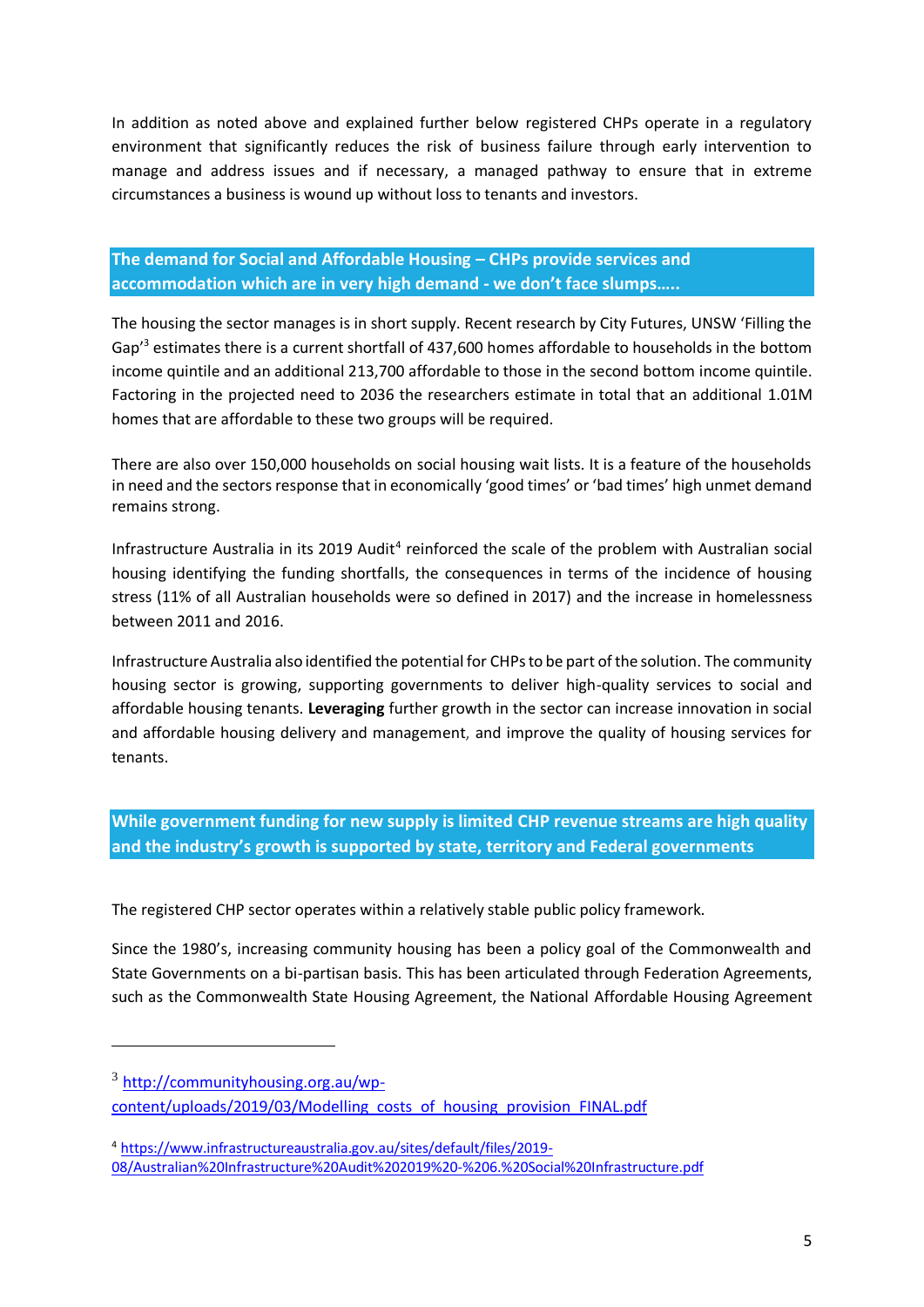(NAHA) and latterly the National Housing & Homelessness Agreement (NHHA). Dedicated "infrastructure" such as the National Regulatory System for Community Housing (NRSCH) and the National Housing Finance Investment Corporation (NHFIC) have also been legislated to support the sector's growth.

In addition the revenue streams are high quality. Over half of social housing tenants rely on Government benefits: about one third are over aged 55 and the majority are lower income households. Most tenants of NFP access Commonwealth Rent Assistance. This effectively makes Government the ultimate counterparty to the financial system we operate within.

In addition, social security payments are Indexed and this flows through to the rent recipients pay to CHPs.

The documented experience of the sector internationally through and after the 2008 GFC provides evidence of the stability of the sector, its underlying cashflow driven by demand and the regulated context that ensures standards in Governance and in all prudential matters.

## **Registered NFP CHPs operate within a strong regulatory framework**

All charitable organisations must be registered with the Australian Charities and Not-For-Profit Commission (ACNC) and must [meet their](https://www.acnc.gov.au/for-charities/manage-your-charity/governance-hub/governance-standards)  [Governance Standards](https://www.acnc.gov.au/for-charities/manage-your-charity/governance-hub/governance-standards) to be registered and remain registered.

ACNC [compliance](https://www.acnc.gov.au/raise-concern/regulating-charities/how-we-ensure-charities-meet-their-obligations) powers include providing regulatory advice, Enforceable Undertakings, Directions, suspending or removing board members, and ultimately, revoking charity status.

The CHPs this submission concerns also need to be registered in one of three regulatory regimes specifically dedicated to community housing. All three - the NRSCH, Victorian and WA systems share the same approach with relatively minor differences to cater for different jurisdictional settings. For simplicity this submission focuses on the NRSCH.

## **NRSCH – IN SUMMARY**

Set up in 2014 it aims to ensure a well governed well managed and viable community housing sector.

Registered organisations need to demonstrate compliance against seven performance standards including financial management, government and probity.

CHPs are required to make regular returns and are assessed for compliance at a frequency and to a degree commensurate with their risk.

Registrars have information and inspection powers and a graduated range of enforcement responses. Registrars can appoint a statutory manager .

As part of being eligible for registration, CHPs must have an approved wind up clause in their constitution to ensure against loss to investors and **harm to tenants.**

Since NRSCH was established 34 small (T3) CHPs have had their registration cancelled. In all but one case this was at the request of the CHP or because they merged.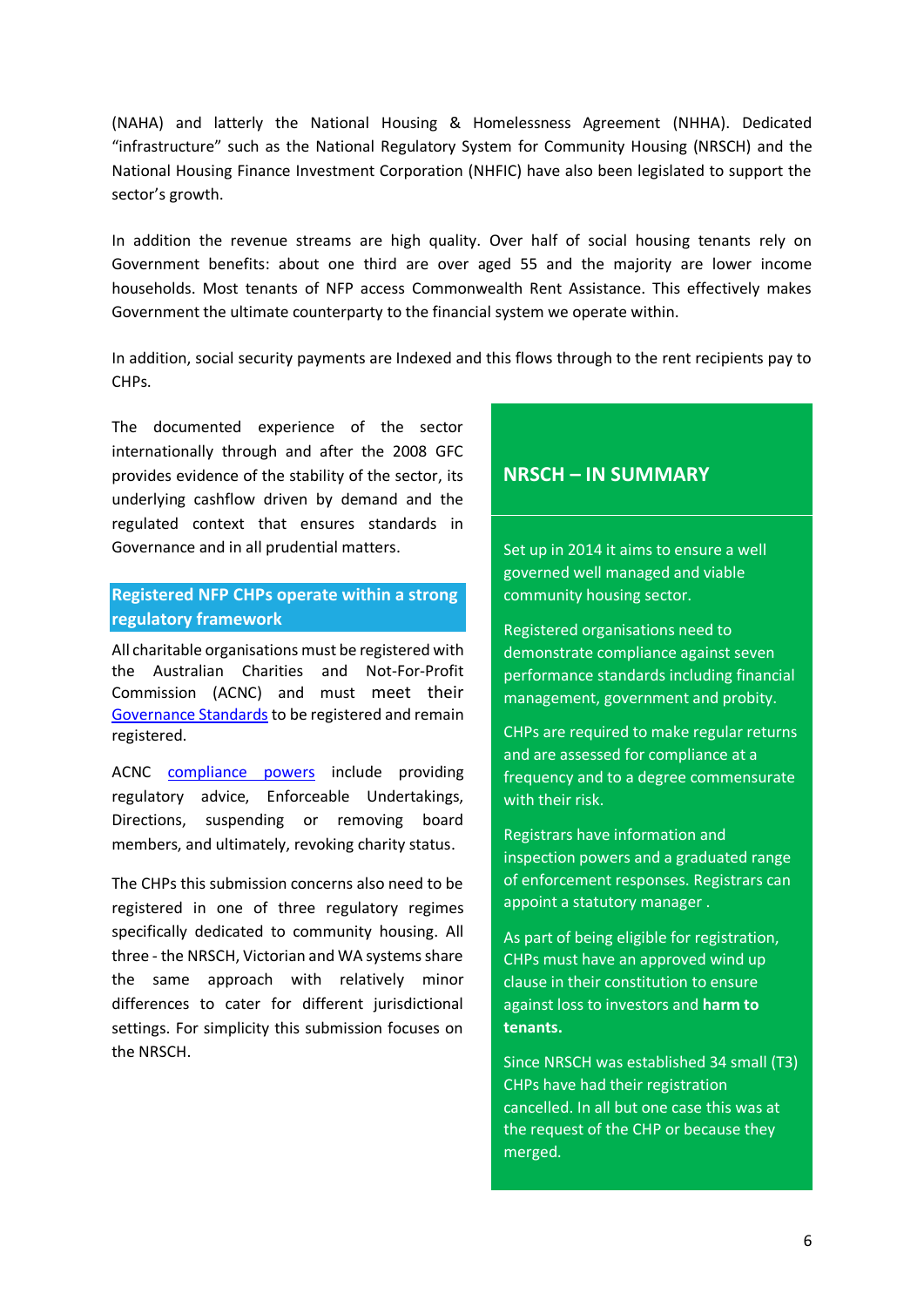The 2018/19 Annual Report Part 1<sup>5</sup> from NRSCH clearly illustrates the generally excellent performance of CHPs with a minimum of 98% compliance for each performance standards.

In addition to formal regulatory regimes, CHPs also operate under multiple contractual frameworks for the management and development of new housing.

Further the use to which it can put assets is severely constrained by state government caveats. This is far removed from the investor driven context where APRA is proposing to place CHPs. In addition, the due diligence by the finance institution lending to CHPs will invariably involve the CHP engaging with its Government partner or working through the security provided by Government (part funded) assets.

Clearly Government has put in place dedicated Regulatory Structures to protect vulnerable residents, provide assurances to private and government funders and to ensure public confidence in these important policy outcomes. We contend that APRA should give this significant weight in setting the risk weighting of our sector.

If further evidence is required the English and Scottish housing association sectors' performance is telling. While there have been a very small number of housing associations that have 'failed' both the tenants and the investors have not suffered losses. Alan Murie<sup>6</sup> in his history of the Housing Corporation 'Moving Homes' provides a readable synopsis of the role of regulation in managing risk and responding to governance concerns in a growing sector at a similar stage to the Australian sector that should reassure.

#### **CHPs are well governed**

The regulatory regimes have placed high expectations on CHPs' governance which has been reinforced by the requirements of lenders. Typically, CHPs have:

- Skill based Board of Directors with a mix of member nominated and independent nonexecutive directors exercising strategic control and setting high level policies within their Governance Charter
- Highly skilled senior executives, drawn from the private, public and industry sectors
- Effective financial, HRM and risk management policies often with dedicated Risk & Audit Committee structures and internal audit / deep dive checks and balances.

**CHPs are not market cycle driven and generally rely on government subsidy to develop homes. We are not speculators - we are in the business for the long term**

Most property investors are driven by capital gain. Decisions are driven largely by market cycles and personal financial circumstances.

CHPs generally develop new homes in response to funding opportunities provided by state and Federal governments – typically a capital injection such as land, an operating subsidy or tax incentive

<sup>5</sup> https://www.nrsch.gov.au/ data/assets/pdf file/0005/671189/Annual-Report-2018-2019-Part-1-[23072019.pdf](https://www.nrsch.gov.au/__data/assets/pdf_file/0005/671189/Annual-Report-2018-2019-Part-1-23072019.pdf)

<sup>6</sup> 2008, Murie, A: Moving Home - The Housing Corporation 1964-2008, :Politicos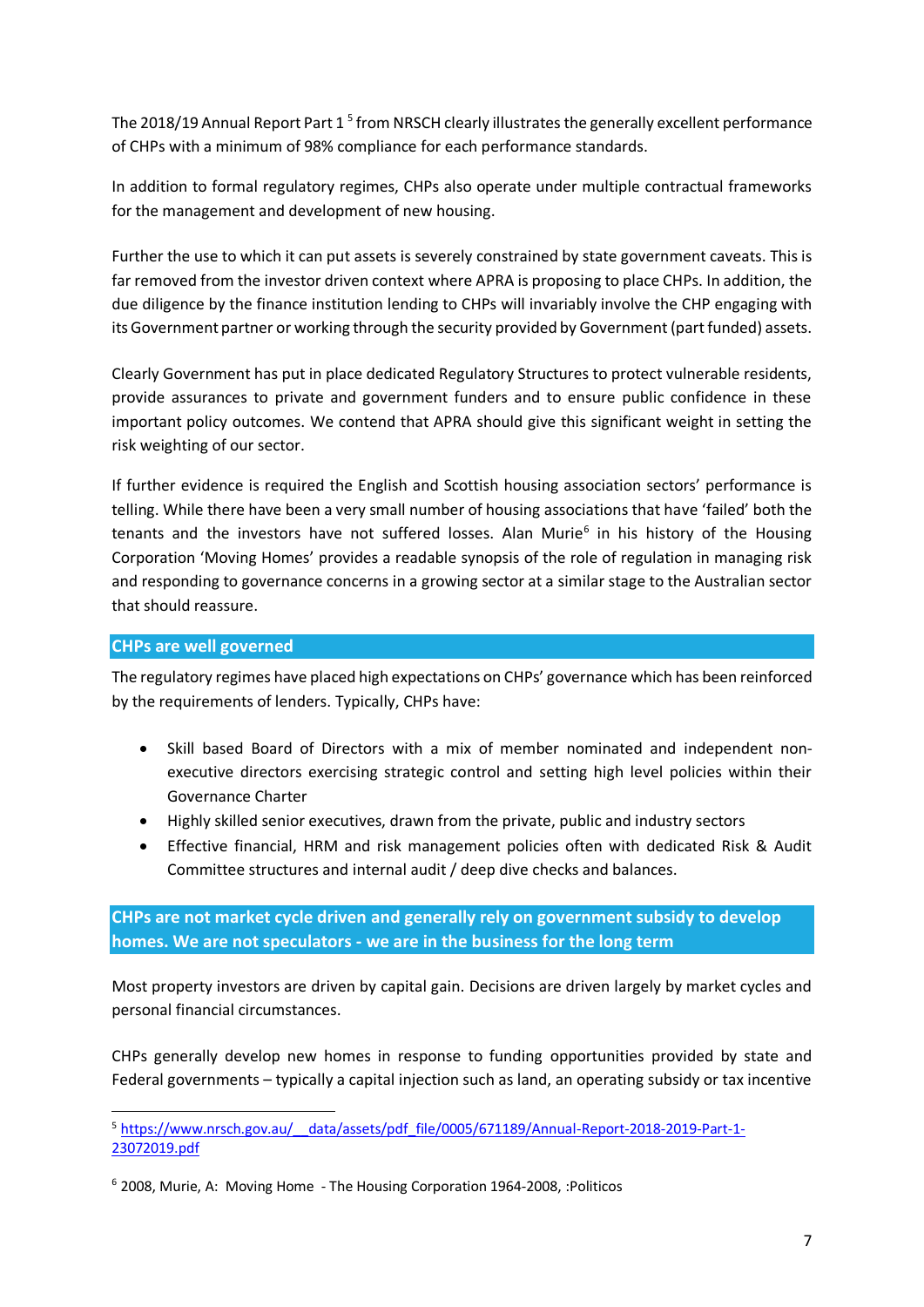it can use to attract private capital. This means CHP development is subject to delivering specified outcomes and brings with it significant oversight of its progress. Contracts to develop are not awarded lightly.

The sector's mission is to deliver long term outcomes and their financial and operating model are not premised on market cycles – indeed the contracts under which they secure government funding often require them to provide the housing for very long periods if not 'in perpetuity'.

The experience of the NFP sector during the GFC illustrates the 'unriskiness' of the sector. When across parts of the world capital values fell considerably, the business model for NFP was to take the balance sheet hit and continue to service the debt from the steady and reliable income streams that they rely upon. (Often Government incomes).

Boards were not driven by the 'urgency' of the market sector but by maintaining their supply of long term social housing. Even more so at a time of need. There were no 'failures' in the UK and Europe that impacted banks and some housing associations actually entered the market to take up / build more dwellings, representing good value for their mission and contributing modestly to the stabilizing efforts of Governments.

#### **Why does APRA's treatment of the sector matter?**

In essence anything which might increase the sector's financing costs comes at a price in terms of meeting unmet community need.

Based on an estimation of additional financing costs consequent on CHPs being treated as investors, we have carried out high level modelling as set out in Appendix 1.

Our estimate of the impact of not receiving the Basel 3 exemption is 45 bps, basically the current difference between owner-occupied P&I loans and investor interest only loans at current rates. For the sector to address the unmet demand for social and affordable housing requires a significant investment of new debt and equity capital to be brought into the sector. APRA-regulated bank debt is an important component of this and a 45 bps premium in the cost of borrowing by the sector equates to up to \$40 million pa in additional interest cost. The opportunity cost of this level of increased cost is up to 100 social and affordable homes pa not being built, every year.

While CHPs could it is supposed use NHFIC for their finance the continued growth of the sector will depend on a diverse range of financial institutions, alongside subsidy-gap funding by way of Government land, grants or other support and, we would suggest it is not in the Commonwealth or States policy interest to see potential negative outcomes such as:-

- $\triangleright$  The cost of capital rising and/or the availability of capital declining.
- ➢ The NHFIC increasingly positioned as **the** sector lender if other funders cannot respond adequately and innovatively to the sectors needs.